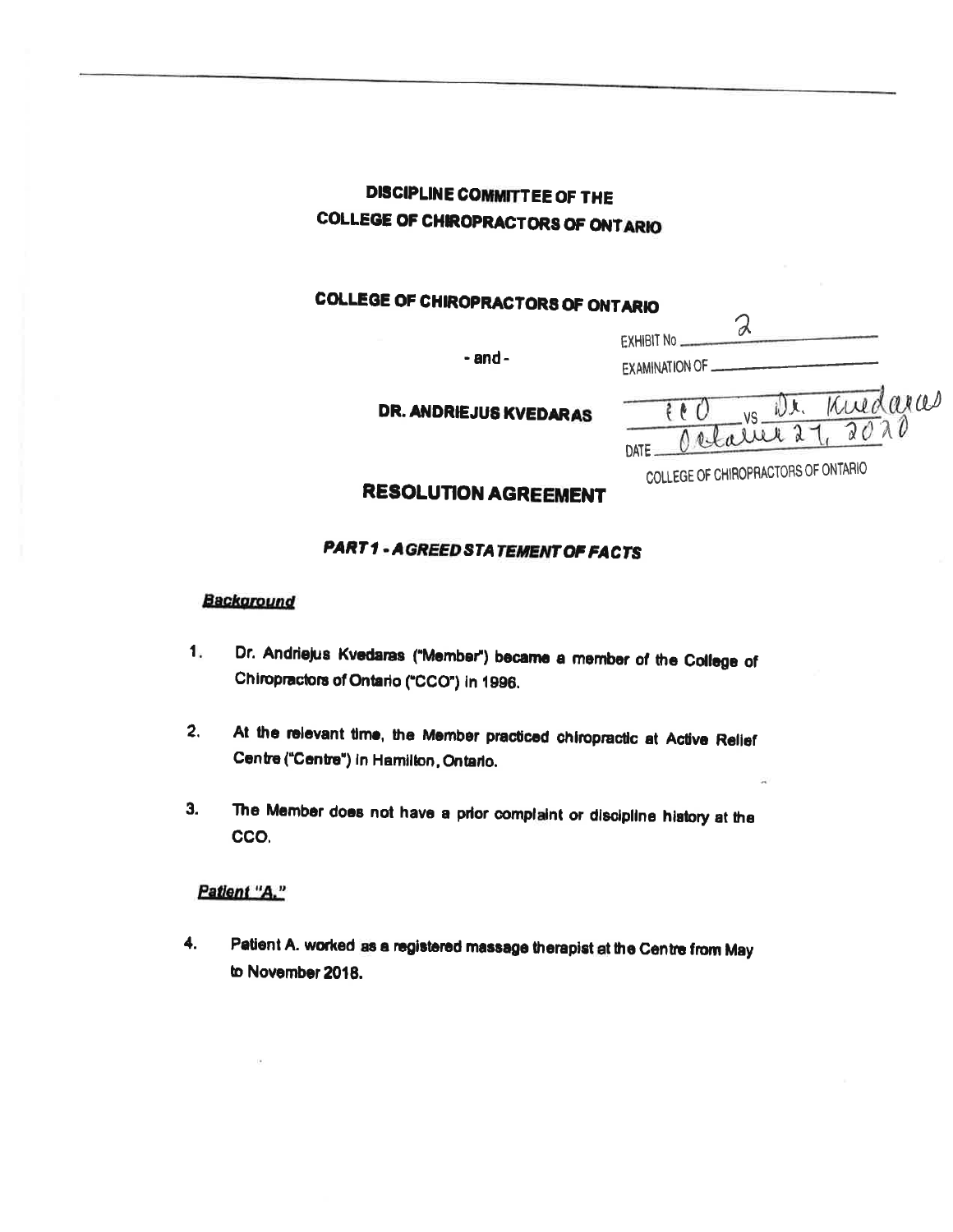- $5.$ During the period she worked at the Centre, Patient A. also received chiropractic treatments from the Member from time to time. Patient A. was the Member's patient although she was not charged for the treatments and the Member did not document them.
	- 6. In September 2018, while the Member was treating Patient A.'s adductors, she told him she had received pelvic floor therapy and he made a comment to the effect of, "they cleaned out the peanut butter jar, did they?"
	- 7. Had the Member testified, he would have acknowledged that his comment was inappropriate but that he was trying to make a joke to ease tension.
	- 8. In mid-October 2018, Patient A. was experiencing bilateral numbness and vascular occlusion in her upper extremities. She asked the Member if he would treat her. The Member agreed and provided the treatment in a treatment room. Patient A. was fully clothed and she lay face up on a treatment table for the treatment. The Member stood on her right side and said, "I'm going to be in your space." The Member did not explain how he would treat her.
	- 9. The Member started treating Patient A.'s right pectoralis major using muscle stripping and Active Release Technique ("ART"). He then put his left hand over her breast and sternum and moved her right arm back to stretch her pectoralis muscles. While his hand was on her breast, he asked her if she had had surgery in the area, and when she said she hadn't, he told her she had a lot of pec muscle. He also told her that he touched a lot of pecs.
- 10. The Member then moved to Patient A's left side, repeating the same movements he did on her right side, including putting his hand over her left breast and stemum, and holding it for about a minute while he stretched her left arm.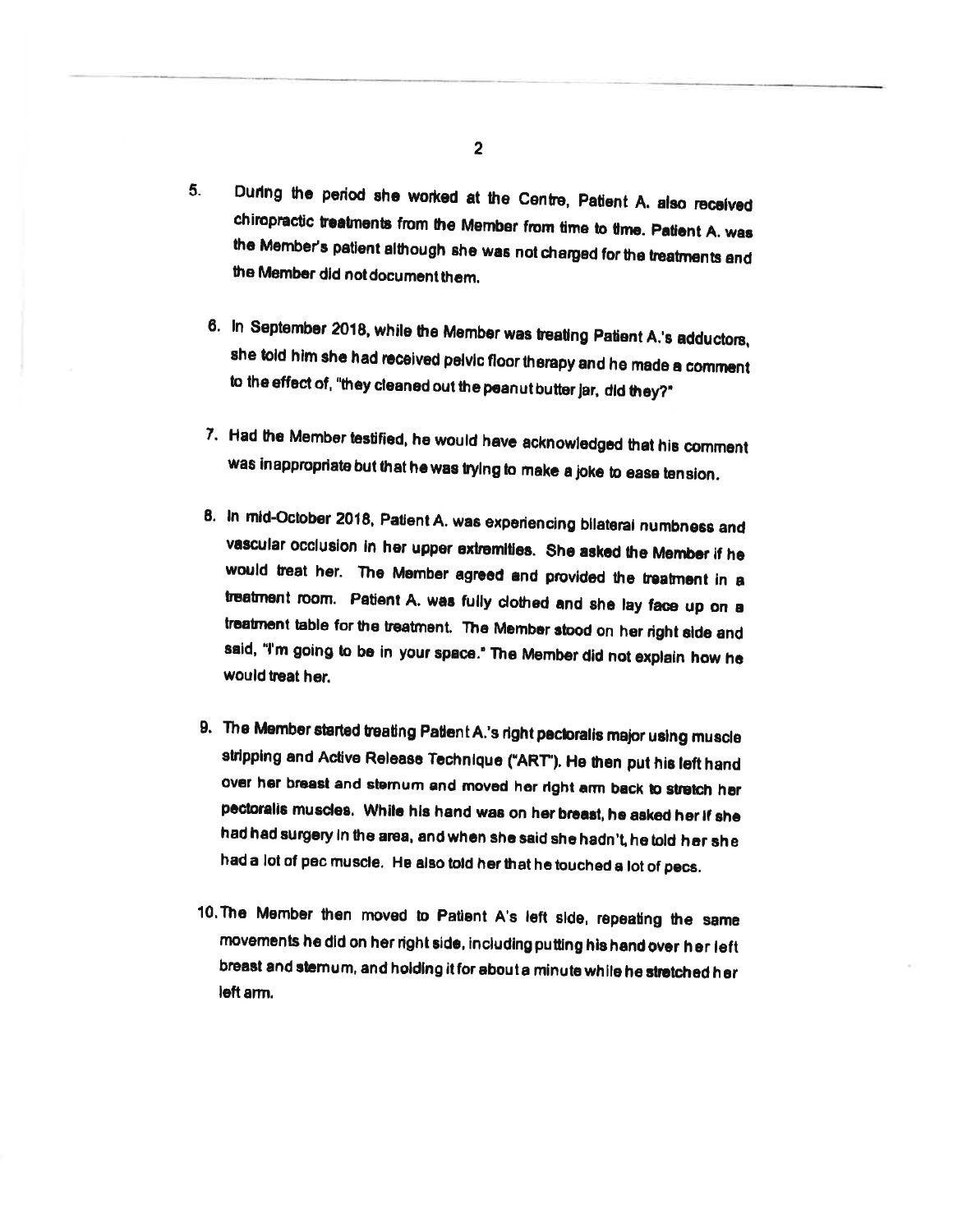- 11. After the treatment, Patient A. went back to work. She was upset but did not say anything to the Member. She was not comfortable speaking to him about it.
- 12. Patient A. resigned from the Clinic in November 2018 for personal reasons.
- 13. Both the Member and Patient A. agree that the Member's touching of Patient A.'s breasts was not touching of a sexual nature.

## **CCO Standards and Guidelines**

- 14. CCO Standard of Practice S-001 Chiropractic Scope of Practice requires a member to provide relevant, safe, supportive patient-centered quality care, and to document legible and accurate notes capturing any unique aspects of treatment.
- 15.CCO Standard of Practice S-002 Record Keeping requires a member to maintain accurate and complete patient records that contain comprehensive information about the initial examination and all assessments, the diagnosis or clinical impression, and a plan of care for the patient. The record must contain a copy of the patient's consent to any course of care, and reasonable information about advice and treatment given to the patient. The record should accurately recreate the doctor/patient interaction and should include reasonable information about a procedure that was commenced butnot completed, including the reasons for non-completion.
- 16.CCO Standard of Practice S-013 Consent requires a member to obtain consent to care or a plan of care that is fully informed, voluntarily given, related to the patient's conditions and circumstances, and documented in the patient health record.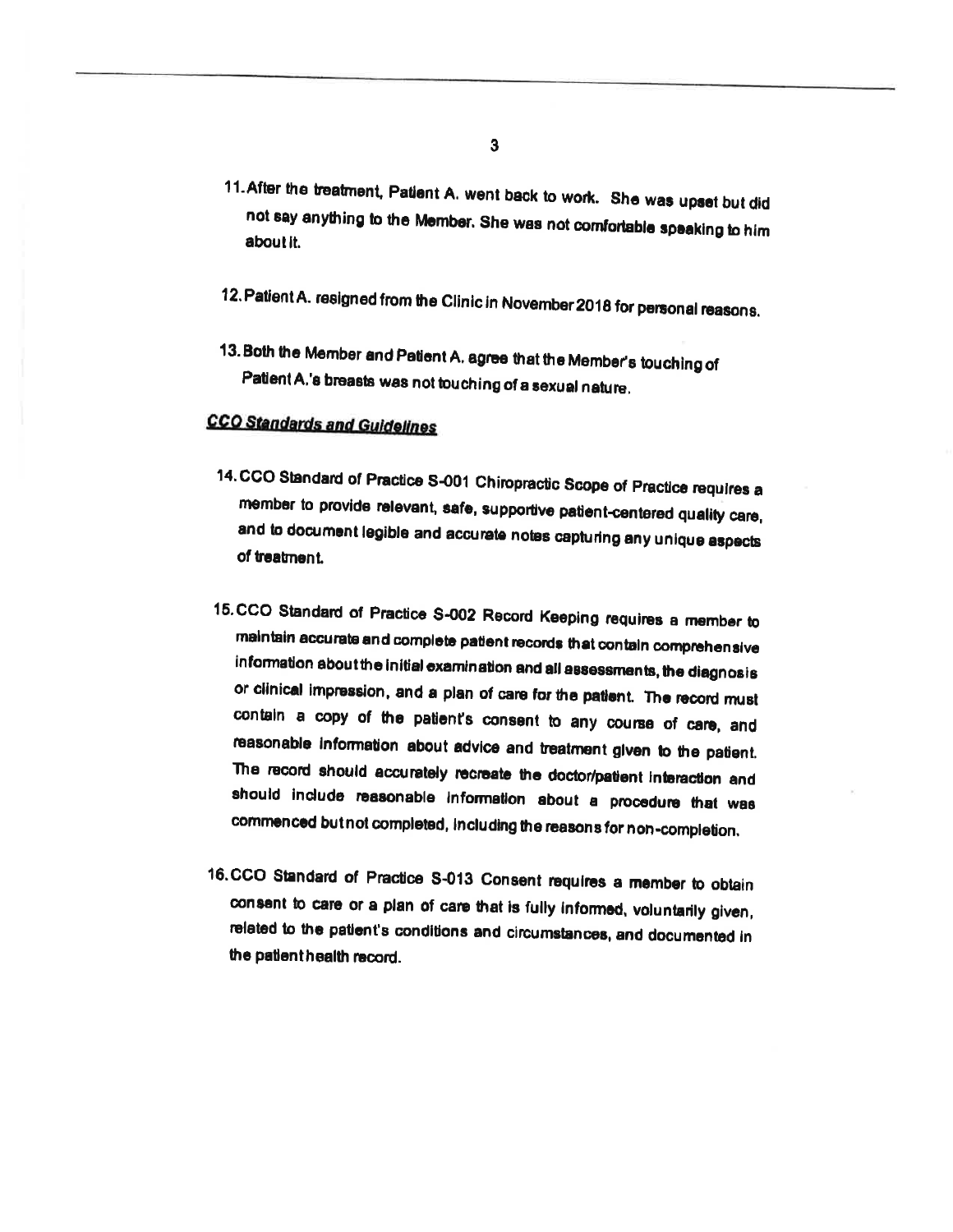17.CCO Guideline G-001 Communication with Patient requires a member to ensure that a patient, at all times, understands what is being done and why. The member has an obligation to respect a patient's dignity and personal space and demonstrate particular awareness when touching a sensitive area of the body.

## **Admissions**

- 18. The Member admits that his comment to Patlent A. about "cleaning out the peanut butter jar" was inappropriate and he regrets making such a comment.
- 19. The Member admits that he failed to explain sufficiently to Patient A. the nature of the treatment he was proposing to provide to her in October 2018 and the reason for it. He therefore did not obtain informed consent for the treatment.
- 20. The Member admits he did not adequately communicate with Patlent A. patient throughout the October 2018 treatment so she understood what he was doing and did not take steps to ascertain her comfort with his treatment.
- 21. The Member admits that he failed to document the treatment he provided to Patient A. in mid-October 2018 while she was his patient and worked at the Centre.
- 22. The Member admits that, based on the facts set out above, he committed acts of professional misconduct as set out in the Notice of Hearing dated February 28, 2020 ("Notice of Hearing"), because he:
	- a. contravened a standard of practice of the profession or failed to maintain the standard of practice expected of members of the

 $\overline{\mathbf{4}}$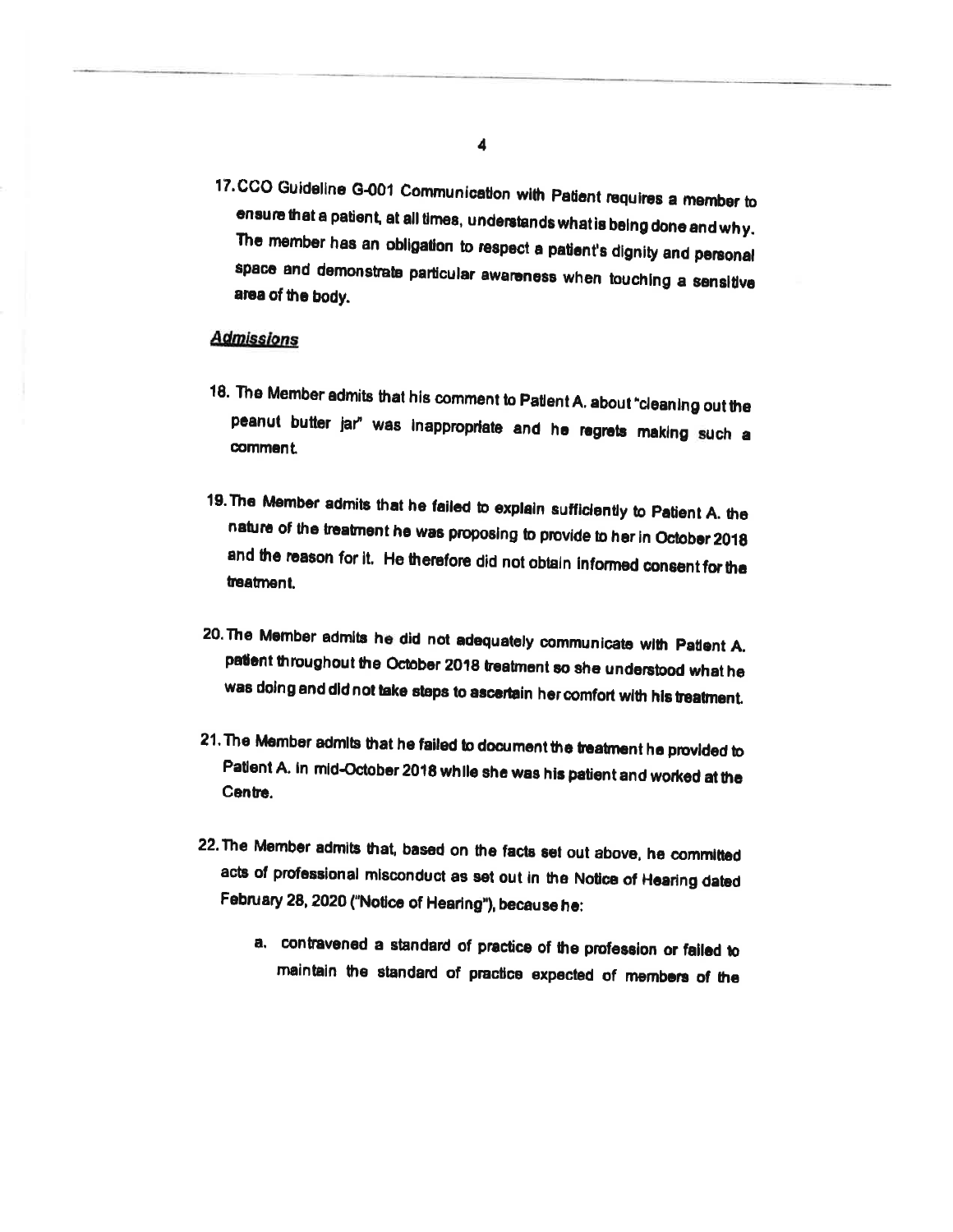profession, with respect to his treatment, documentation and conduct towards Patient A. as described in Allegation 2; and

b. engaged in conduct or performed acts that, having regard to all the circumstances would reasonably be regarded by members as dishonourable, disgraceful and unprofessional, with respect to his treatment, conduct and documentation regarding Patient A. as described in allegation 4.

#### **Other**

23. The CCO withdraws allegations 1 and 3 in the Notice of Hearing.

 $\sim$ 

24. The Member acknowledges that he received advice from his counsel, Valerie Wise, prior to entering into this Resolution Agreement. The Member agrees that he is entering into this Resolution Agreement and signing the Agreed Statement of Facts freely and voluntarily.

| Dr. Kvedaras                  | $S_{c} \hat{X}$ 22/2020<br><b>Date</b> | 1451<br><b>Witness</b>          |
|-------------------------------|----------------------------------------|---------------------------------|
| Game Wilpy<br>ccb             | September<br>24,2020<br>Date           | Buch<br>Lose<br><b>Witness</b>  |
| <b>Prehearing Chairperson</b> | $S$ cot 23/20<br>Date                  | Brenda Waynet<br><b>Witness</b> |

 $\mathbf{5}$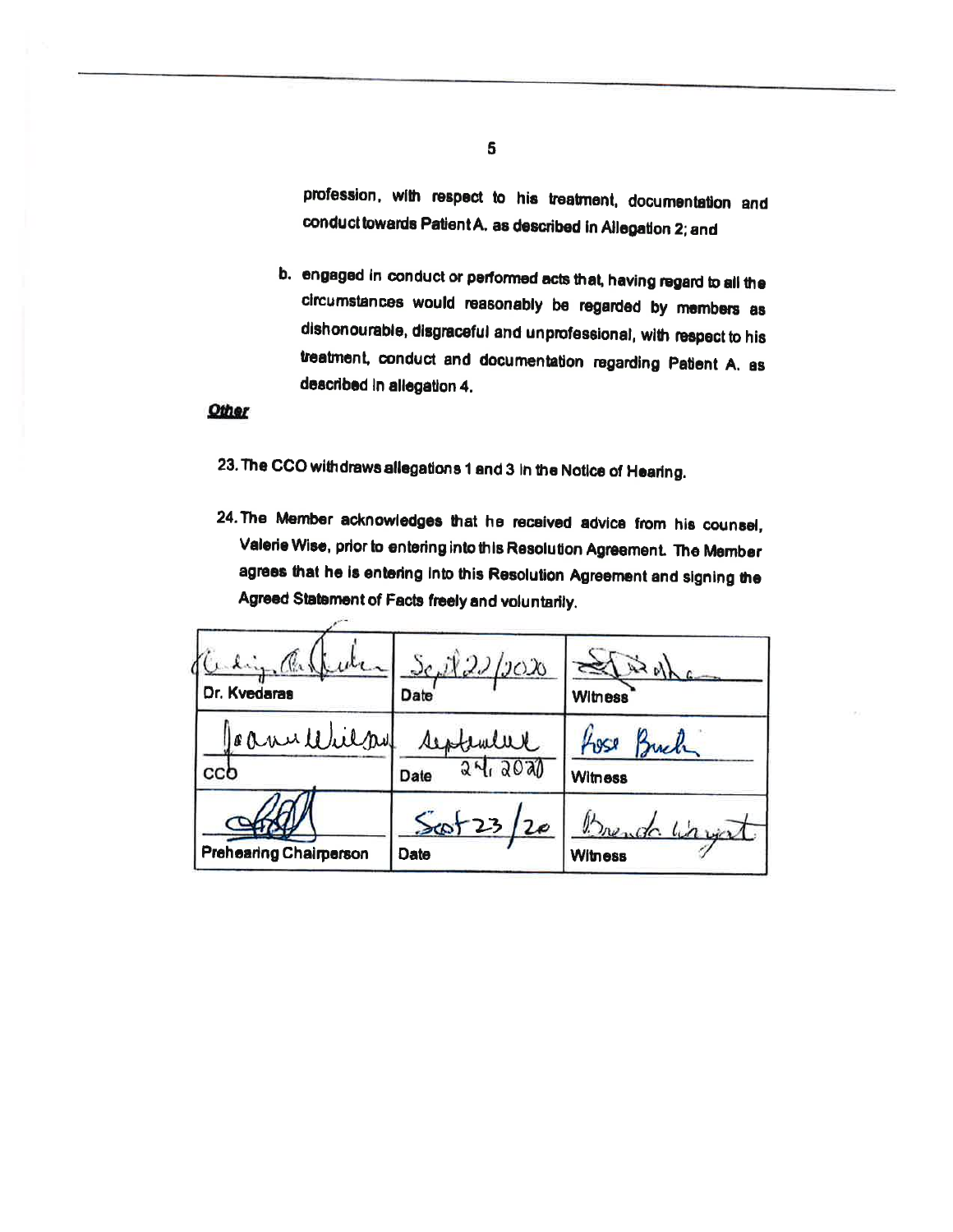**DISCIPLINE COMMITTEE OF THE COLLEGE OF CHIROPRACTORS OF ONTARIO** 

| <b>COLLEGE OF CHIROPRACTORS OF ONTARIO EXHIBIT NO</b> |                       |  |  |  |
|-------------------------------------------------------|-----------------------|--|--|--|
| - and -<br>DR. ANDRIEJUS KVEDARAS                     | <b>EXAMINATION OF</b> |  |  |  |
|                                                       | a Ia I                |  |  |  |
|                                                       | DATE                  |  |  |  |

#### **RESOLUTION AGREEMENT**

COLLEGE OF CHIROPRACTORS OF ONTARIO

#### PART 2 - JOINT SUBMISSION ON PENALTY AND ON COSTS

Further to the pre-hearing conference of May 8, 2020 held before Dr. Frazer Smith and in view of the Agreed Statement of Facts, the findings of professional misconduct made by the panel of the Discipline Committee, and the Undertaking attached as Exhibit "A" to this Joint Submission on Penalty and on Costs, the College of Chiropractors of Ontario ("CCO") and Dr. Andriejus Kvedaras ("Member") jointly request that the panel of the Discipline Committee make an Order:

- 1. Requiring the Member to appear before the panel to be reprimanded.
- 2. Directing the Registrar and General Counsel ("Registrar") to suspend the Member's certificate of registration for a period of six months ("Suspension").
- 3. Directing the Registrar to impose the following terms, conditions and limitations ("Conditions") on the Member's certificate of registration:

6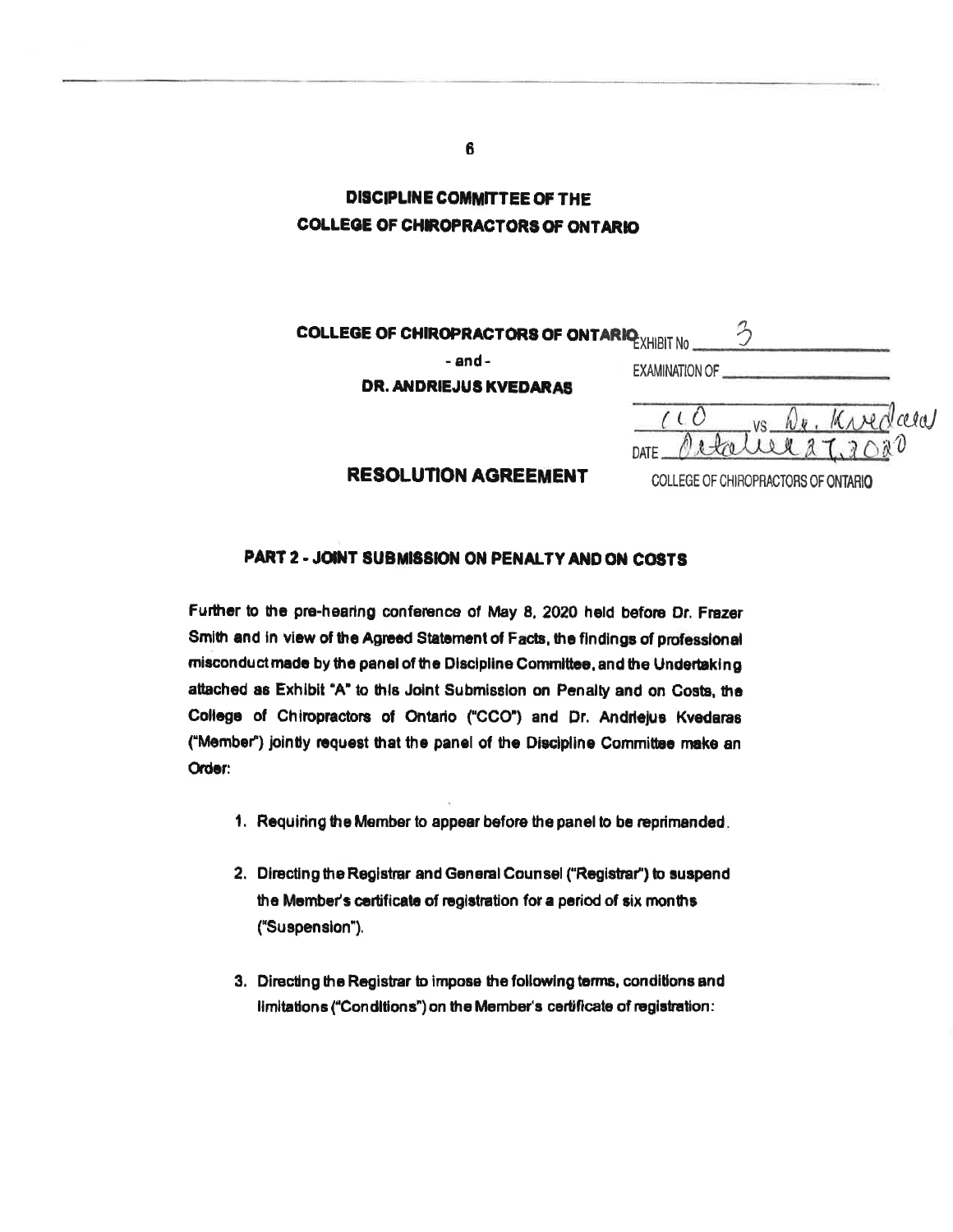- a. Within four months of the date of the hearing in this matter, the Member must:
	- i. review, and undertake in writing to comply with, all CCO regulations, standards of practice, policies and guidelines, including but not limited to CCO Standard of Practice S-001: Chiropractic Scope of Practice; CCO Standard of Practice S-002: Record Keeping; CCO Standard of Practice S-013 Consent, and CCO Guideline G-001: Communication with Patients; and
	- ii. provide evidence that he has successfully completed, at his own expense, the Legislation and Ethics Examination and the Record Keeping Workshop.
- b. Requiring the Member to be peer assessed at his own expense within six months of returning to practice after the lifting of the Suspension.
- 4. Directing the Registrar to suspend two months of the Suspension if the Member completes the Conditions set out in Paragraph 3a. within four months of the start of the Suspension.
- 5. Requiring that the results of the proceeding be recorded in the public portion of the Register and published in the Annual Report or other publications at the discretion of the College of Chiropractors of Ontario.

The CCO and the Member also request that the Panel make the following order regarding costs:

1. Requiring the Member to pay \$12,500.00 by December 31, 2020 to the

 $\overline{7}$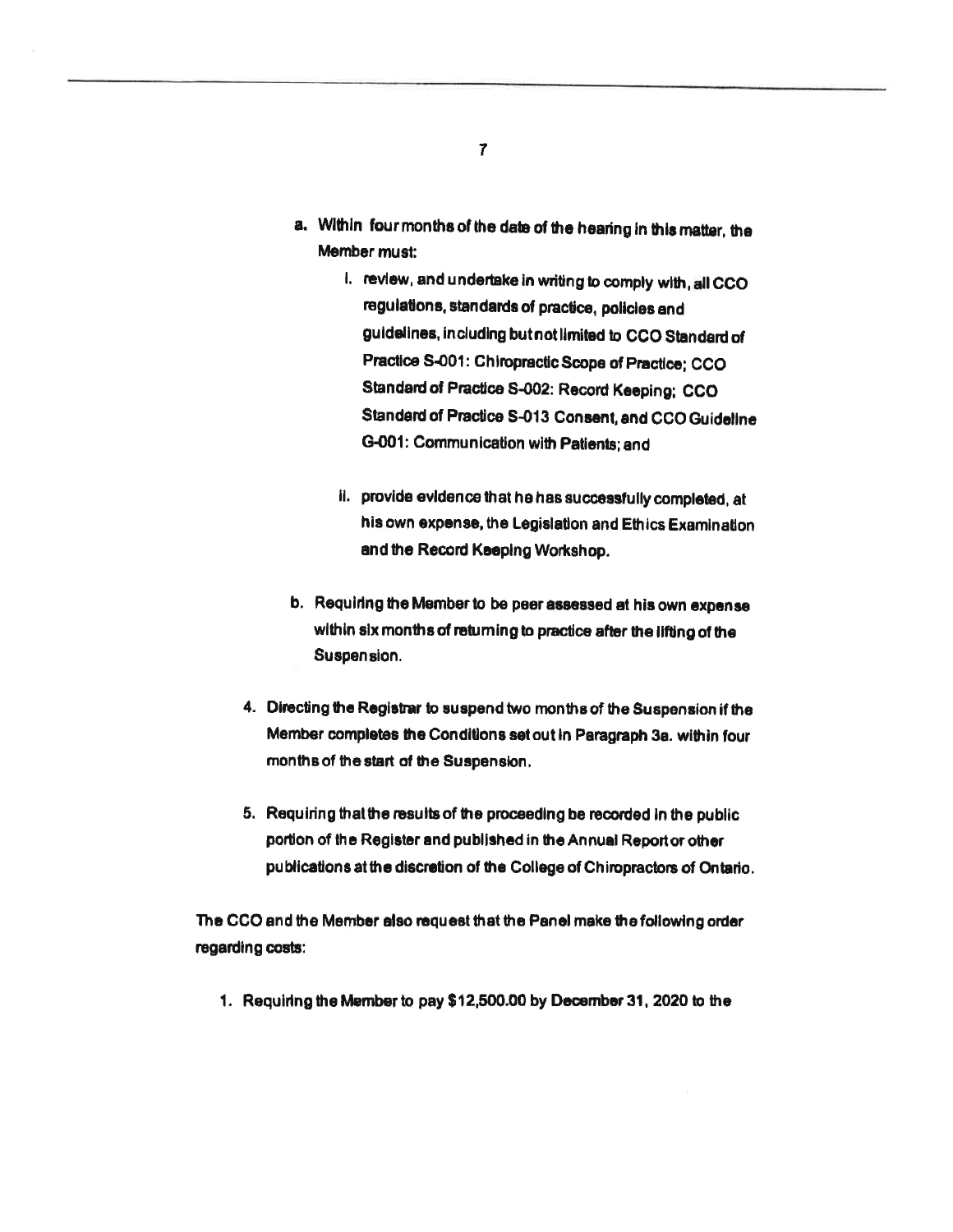CCO to partially pay for its costs of the investigation and the costs and expenses of the hearing and of legal counsel, with the Member to provide post-dated cheques for the costs on the date of the Discipline Committee hearing.

Dr. Kvedaras acknowledges that he received advice from his counsel, Valerie Wise, prior to entering into this Resolution Agreement, and affirms that he is signing the Joint Submission on Penalty and on Costs freely and voluntarily.

| idea<br>Dr. Kvedaras          | $5 - 22/2020$<br>Date       | $\sim 10^{-1}$<br><b>Witness</b>    |
|-------------------------------|-----------------------------|-------------------------------------|
| Luilar<br>Ollar<br>cco        | repliate<br>24.2020<br>Date | Fuse Burch,<br><b>Witness</b>       |
| <b>Prehearing Chairperson</b> | ho<br>Date                  | Brenda<br>lingvet<br><b>Witness</b> |

8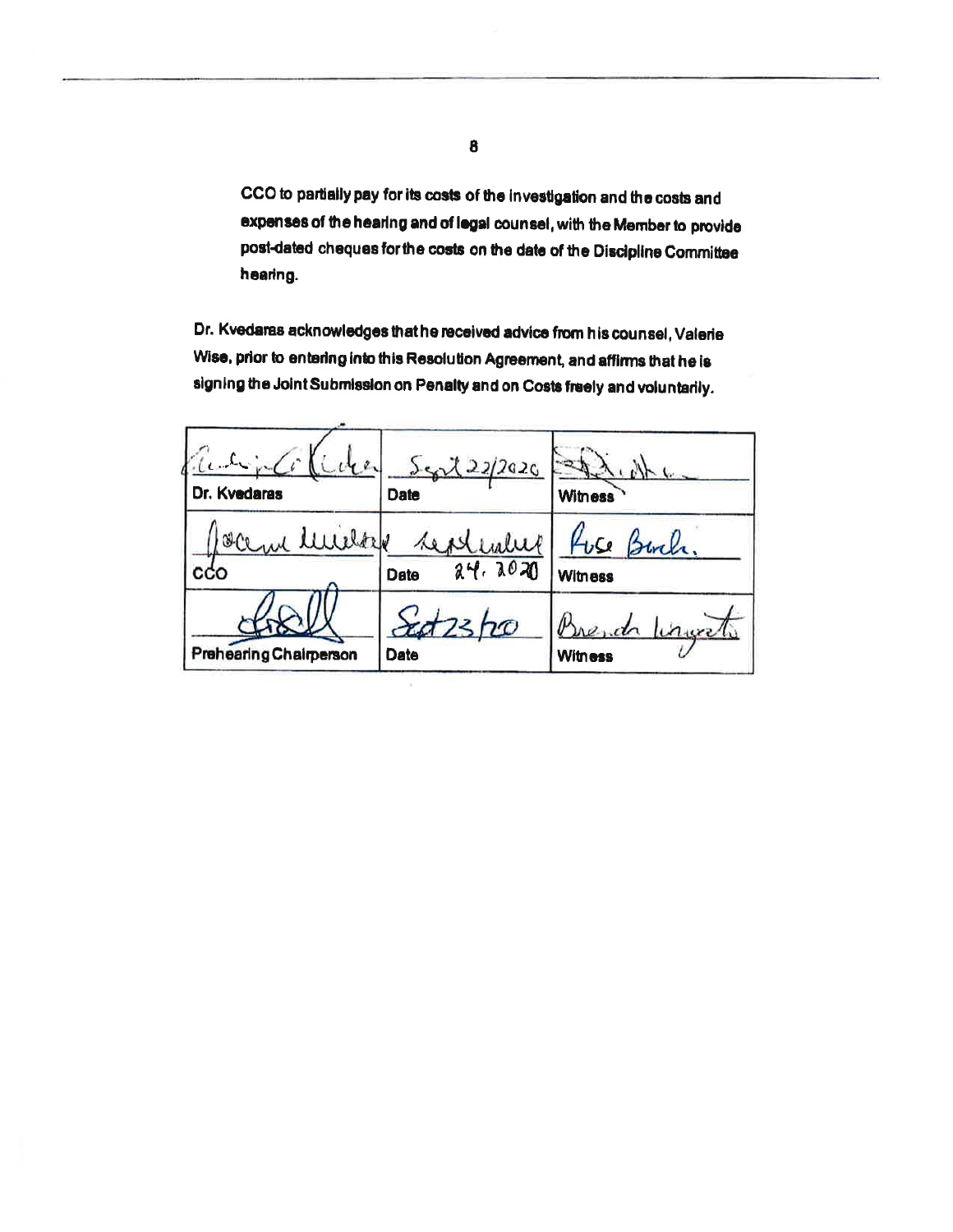#### UNDERTAKING

## Exhibit "A"

#### To: The Registrar and General Counsel ("Registraf') of the College of Chiropractors of Ontario ("CCO")

I, Dr. Andriejus Kvedaras, undertake to the Registrar and agree to do the following:

- 1. On or before February 26, 2021, I will:
	- a. review, and undertake in writing to comply with, all CCO regulations, standards of practice, policies and guidelines, including but not limited to: CCO Standard of Practice 3-001: Chiropractic Scope of Practice; CCO Standard of Practice S-002: Record Keeping; CCO Standard of Practice S-013 Consent; CCO Standard of Practice 5-014: Prohibition of a Sexual Relationship with a Patient; and CCO Guideline G-001: Communication with Patients; and
	- b. provide written evidence to the Registrar that I have successfully completed the CCO's Legislation and Ethics Examination and have attended the CCO's Record Keeping Workshop at my own expense.
- 2. I will pay to the CCO a total of \$12,500.00 for the partial payment of its costs and expenses related to the investigation, hearing and legal costs by December 31, 2020 and will providing post-dated cheques for that amounton the date of the hearing.
- 3. I agree not to appeal or ask for a judicial review of the decision of the  $\cdot$ Discipline Committee so long as the panel of ffre Discipline Committee accepts the Joint Submission on Penalty and Costs contained in my Resolution Agreement with the CCO. In the event that the Joint Submission on Penalty and Costs is not accepted by the Discidine Committee, I reserve the right to request an adjoumment, call evidence, and make additional submissions.
- 4. I acknowledge that failure to abide by any of the terms of his Undertaking could result in the referral of specified allegations of professional misconduct to the Discipline Committee.
- 5. I acknowledge that I have been advised by the CCO to obtain legal advice prior to executing this Undertaking and have obtained the advice